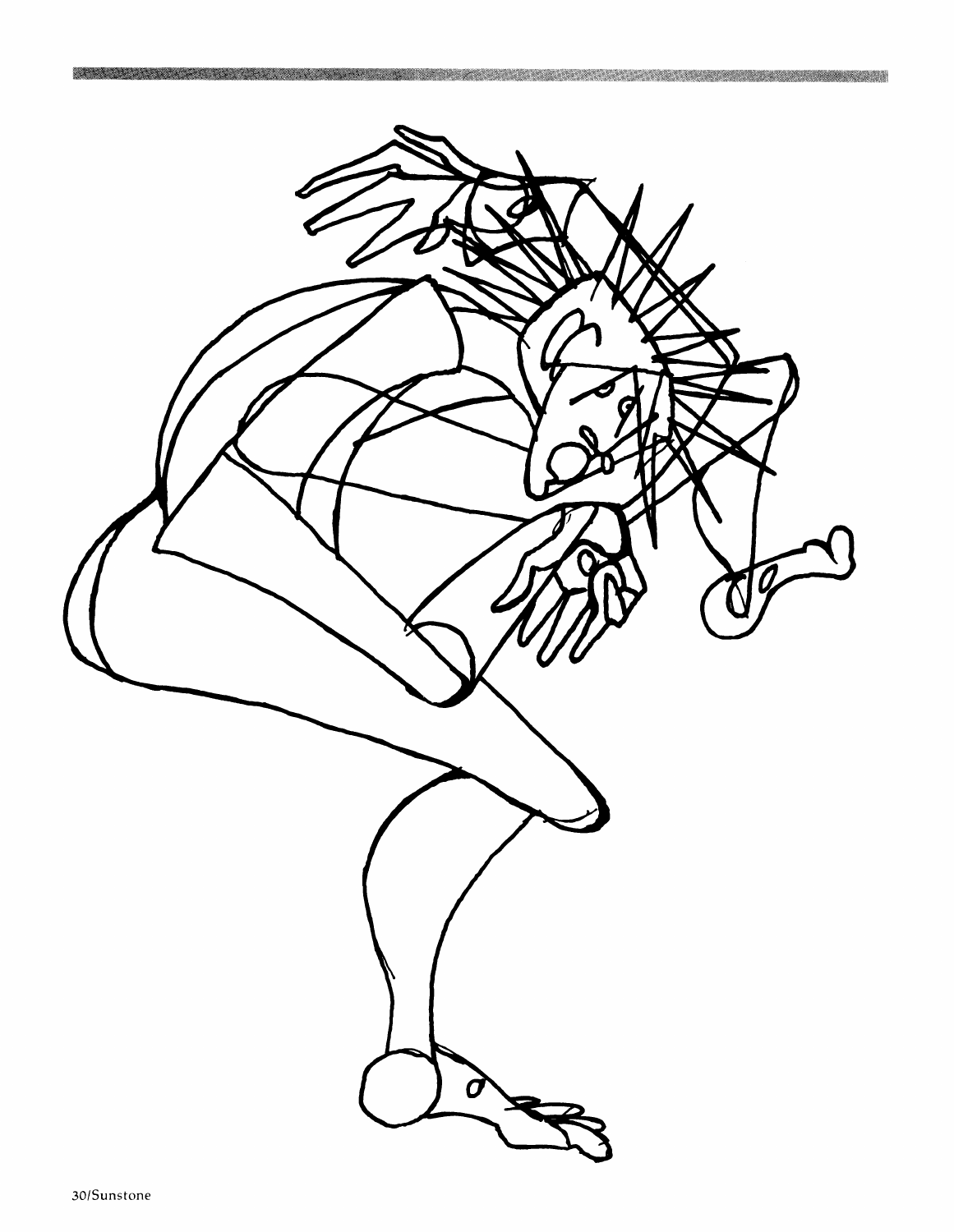# **MORMO AND ATRAGIC SENSE OF LIFE**

### **U. CARLISLE HUNSAKER**

**A** sense of life is either one of our most precious possessions, or the source of our private hell. It is<br>the emotional corollary of our personal emotional corollary of our personal philosophy of life, or the emotional form in which we experience our deepest view of existence. It is the background music, if you will, which accompanies all we do and experience. It is the baseline from which we spring or stumble into our daily activities. A sense of life is an emotional sum—a derivative of the thinking we have done or failed to do in providing ourselves with a symbolic map or model of the context within which we live and of our place within it. With the help of such a conceptual map, we understand who we are and what we can do, and we project and plan how we are going to live and what we shall try to achieve.

Consider a series of questions: Would it be unfair or extreme to suggest that most of us trudge through life having as our background music not music at all, but a cacophony of feelings based upon a disorganized grab bag of notions which we have passively allowed to settle into our souls by a process of cultural osmosis? Is it possible that many of our personal, institutional, cultural problems are in fact due to our tendency to evade the demands of the human prerogative to know who we are and what we are about? Do we cheat ourselves individually and institutionally by our tendency, born of sloth and fear, to memorize answers provided by others without ever really becoming aware of the questions? As Henry Weiman asked, "Do we look the

answers up in the back of the book without ever learning how to work the problems?"1 l, of course, mean these questions to be rhetorical. Nonetheless, I believe that, for the most part, honest answers would reveal the reason why there is within so many of us so much of the time what William James called a great buzzing confusion.

A religious tradition constitutes an invitation to develop for one's soul a particular style, a way of being in the world. It seems to me that the style encouraged by Mormonism is based upon a sense of life which I call *tragic.* The philosophical and theological underpinnings of a tragic sense of life might entail the following:

#### **Dimensions of a Tragic Sense of Life**

First, a tragic sense of life includes the willingness to view our pervasive shortcomings against the backdrop of our divine potential. In facing up to the implications of our failures, we would be well-advised to turn our attention away from theological doctrines concerning ultimate fulfillment. Instead, we should fully recognize the tragic sense that can accompany the realization of how often we sacrifice the here-and-now richness of experience to the self-imposed littleness of our lives.

There must be moments, perhaps during the inescapable quiet and solitude of the night, when we agonize over our easy contentment with the trivial and the routine, when we recognize that it may be evasion and sloth at the bottom of our inveterate busyness. This same nighttime vigil may also reveal that our busyness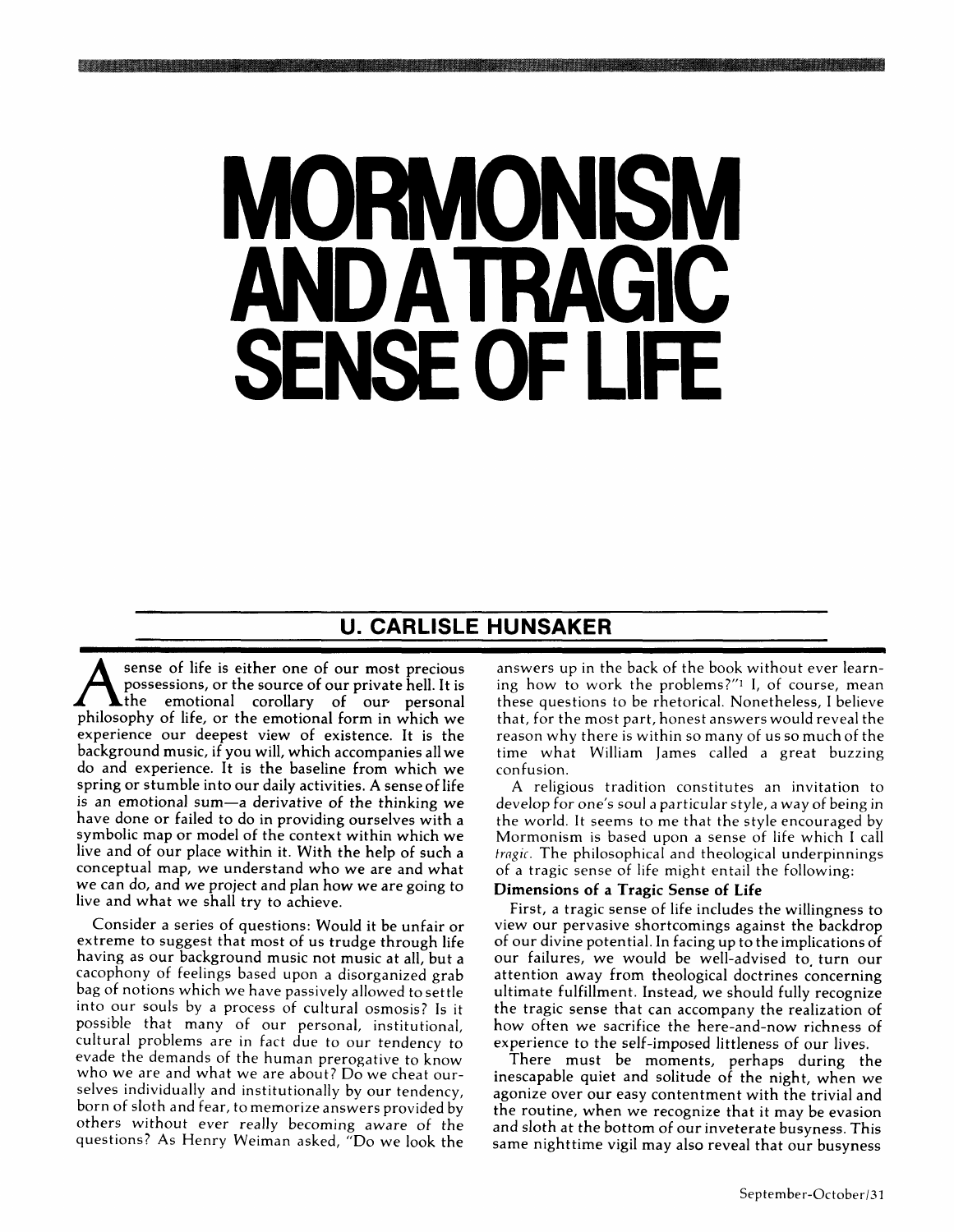in the Church may have so little to do with greatness of soul.

It's not a question of doing more, of home teaching earlier, or doing better professionally. Instead, it may be a process of doing less, of coming to see these as being less important than previously supposed. It is essential to face really hard, tragic facts—like the courage one has not been able to muster or the effort one has been unwilling to expend in truly being with a wife, a daughter, or a son. There can be a cleansing despair in the sudden insight that we have been so fearful of the passion and heartbreak of a personal search for truth that we have relinquished the responsibility for developing our own hierarchy of values, and have fallen prey to conformity; we are left to strive for the appearance without the substance.

I am thinking of the frequency and ease with which members of a ward or stake are told they are great-an ease and frequency which almost makes a mockery of what could be. Are we unable to face the tragedy of how far we are from greatness without collapsing into selfhatred? Can we openly accept our accomplishments without succumbing to a too-easy contentment? Is it not possible to develop what Walter Kaufmann called "humbition"-a working balance between pride and humility? To disown our failures robs us of the capacity to change. Failure is tragic and painful, but a denial of its reality creates that deeper pain born of illusion and stagnation.

Perhaps we should be more inclined to listen to the criticisms of those who suggest that it is blasphemous to speak of God as an exalted man or that men are gods in embryo. Perhaps these ideas *are* blasphemous—not the doctrines themselves—but our careless, sometimes embarrassing notions regarding what exaltation requires, i.e., attendance at meetings, payment of tithes, and generally staying out of mischief.

Unfortunately, our culture fosters a two-pronged conspiracy against aspirations to godly greatness. On the one hand our so-called realism warns, "Don't hope for too much; the worst thing that can happen is to desire and not be satisfied.'" On the other hand, we may be encouraged to aspire, but toward questionable goals. Hence the proliferation of positive-thinking and success seminars in our culture at large and our tendency to focus on objectively measurable aims within the Church. The problem in these approaches is that this kind of focus can result in personal or institutional success which becomes a distraction from our commitment to spiritual depth.

Oh yes, there is need for balance, for times of guiltless relaxation, and for the enjoyment of the many unearned gifts of life. But peace and serenity—these all too elusive fruits of gospel living-are only enjoyed when one gives oneself completely and consciously to that which satisfies the deepest and most comprehensive needs of human nature. In this connection I recall some of Kierkegaard's words which, for me, perfectly express the relationship between serenity and a commitment to spiritual development. He said, "Anxiety is our highest powers crying out for full employment.''2 God help us not to succumb to the blandishments of trivia and easy routine as a means of evading that anxiety.

The second mark of a tragic sense of life involves a rejection of the notion that God manipulates the leading strings of history and that all events serve some cosmic purpose. In this view, one accepts randomness as a fact of existence and realizes that the meaning of events must be provided by those who experience them.

This aspect of a tragic world view demands that we forsake the indefensible, demeaning—if sometimes comforting--assumption that God tailors the experiences of our lives to our particular needs; and, from the vantage of his empyrean calm, views the events of world history and our individual lives as they unfold according to his preordained plan. It is amazing there are so many in the Church who believe this when our doctrine rejects predestination.

Instead of viewing God as the sole author of world history, it seems more consistent to see him as a deity who awaits with desperate personal suffering our willingness to accept our role as coauthors. My contention is that metaphysical facts constrain him to act persuasively rather than coercively and thus require him to plead for our active participation.

I was deeply moved by thoughts expressed by Dietrich Bonhoeffer during his incarceration in a Nazi prison camp. As he anguished over human suffering and sin he realized that he was sharing in God's anguish, and he wrote, "Christians stand by God in His hour of grieving." As Donald Evans observes, "It is as if Bonhoeffer were standing by a grief-stricken friend., helping him by being present, as together they mourn the loss of humanity in human life.''3 Such a view of God and his relationship to the events of our lives does not strip God of his divinity. It is obvious that man needs God; that God needs man is also true, but seldom emphasized. If we truly believe that God can be not only the paradigm of passionate concern, but also the *focus* of *human* concern, many of us may find a new dimension to our relationship with him.

Such a view has important implications for the way we view human suffering. At least fifteen million children under the age of five die of starvation each year (roughly one child every two seconds). Many millions more will sustain physical and mental impairment because of prolonged malnutrition. Nearly one billion persons on this planet live in absolute poverty. In human terms, absolute poverty is "a condition of life so limited by malnutrition, illiteracy, disease, high infant mortality, and low life-expectancy as to be beneath any rational definition of human decency.''4 Does the gospel promise these children ultimate relief? My faith answers *yes,* but even so, does this justify the grotesque suggestion that we needn't concern ourselves with their plight because it is all part of their God-ordained destiny? Is this suffering tailored to their particular needs? Does God passively view these conditions as part of his plan for these people? My answer to these questions has to be *no.* These are examples of conditions which need not exist; conditions for which we must, tragically, bear a measure of personal responsibility.

A non-tragic view of life which fails to recognize the random nature of existence can encourage a cavalier attitude toward the misfortunes of victims. It allows the comfortable conclusion that hope for victims of sustained suffering is hope deferred-deferred to the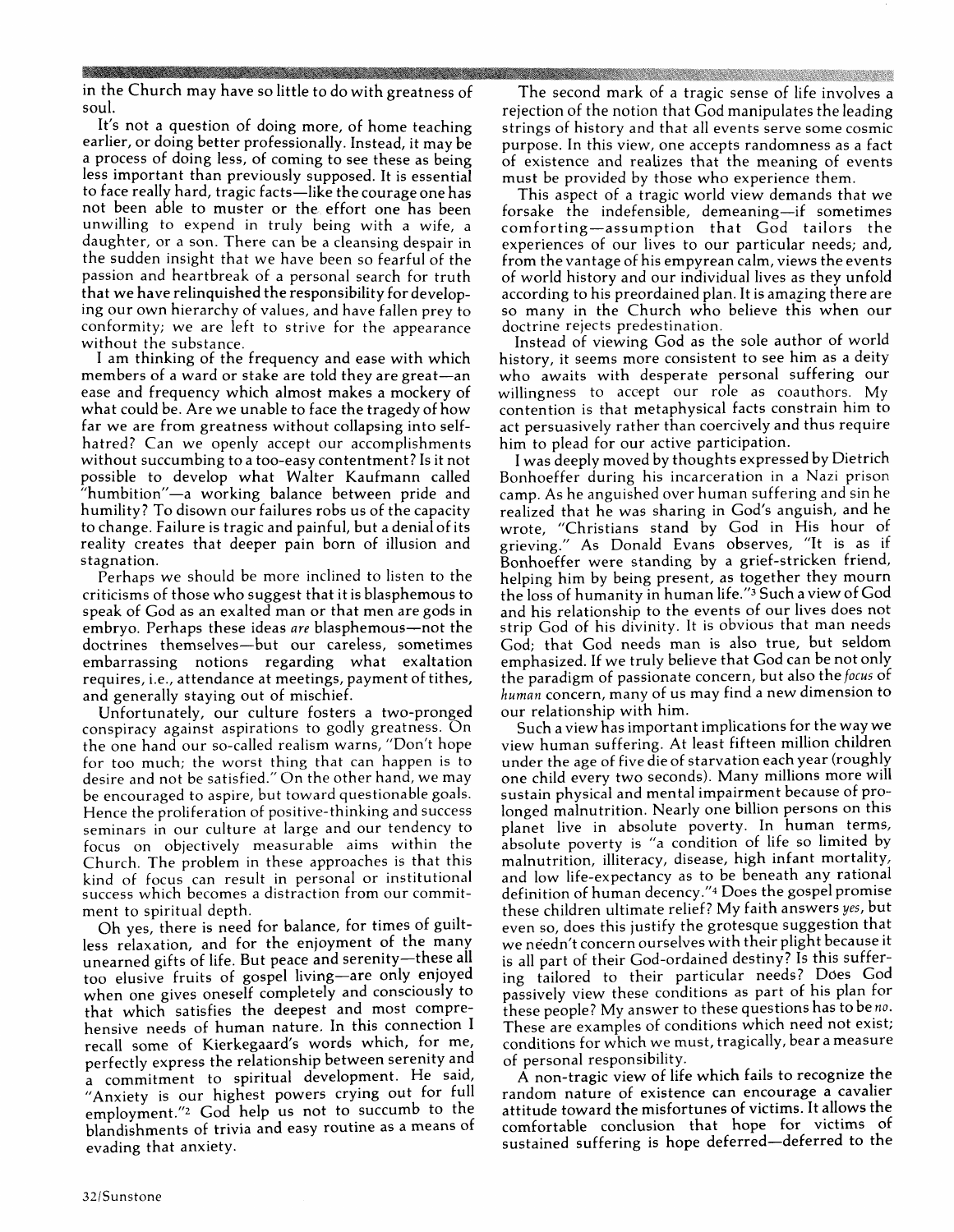postmortal realm. Thus our efforts to give meaning to suffering often dismiss it, thereby demeaning its victims as well as ourselves. We ought to be embarrassed and offended by elaborate explanations as to why God caused a particular misfortune. As William S. Coffin, Jr., declared in reflecting upon the accidental drowning of his son, "My own consolation lies in knowing it was *not* the will of God that Alex die; that when the waves closed over the sinking car, God's heart was the first of all our hearts to break."<sup>5</sup> The fact is that sometimes the best answer to an agonized "why?" is, "It just happened, and now the meaning of this event is to be defined by our response." Surely God's role in most misfortunes is to stand ready to enable us to reach into the depth of our souls and fashion a dignified and courageous response.

Without a tragic dimension to our faith, it is also easy to make a mockery of the antidote to suffering: service. Service can come to mean saving my own skin by playing

*We ought to be embarrassed and offended by elaborate explanations as to why God caused a particular misfortune.*

an assigned role in a game the outcome of which has already been decided. We must identify and discard those careless theological conclusions which contradict our own better moments when we yearn to serve with love and with the sense of being summoned to a dignified and necessary role. Indeed, to feed the hungry, give drink to the thirsty, clothe the naked, visit the sick, and seek out the prisoner is not only to do these things to people but also to God. What a far cry this is from looking to God as a Saturday-night paymaster, the dispenser of our reward for staying out of mischief and attending to our church chores.

Spiritual sensitivity can render us incapable of condoning glib, shallow, too-easy answers to tragic problems which exist in the world and help us develop the courage to actively oppose such answers. More importantly, our own efforts to alleviate suffering may prove to be our most eloquent objection.

The last mark of a tragic sense of life is the pain and joy of autonomy, or the responsibility to make our own decisions. The human race has had something of a lovehate relationship with autonomy, and religion has most often been its greatest deterrent.

With this in mind, I am intrigued by two statements, one from Sigmund Freud, the other from Brigham

Young. Freud objected to the suggestion that the essence of religion is the feeling of absolute dependence, saying: "It is not this feeling that constitutes religiousness, but only the next step, the reaction to it, which seeks a remedy to this feeling. He who goes no further, he who humbly resigns himself to the insignificant role man plays in the universe, is in the truest sense of the word irreligious."° Brigham Young's equally pointed and more theologically oriented statement came in response to the question, "Why are we left alone and sad?": "Man is destined to be a God--and has to act as an independent being-and is left without aid to see what he will do, whether he will be for God, and practice him to depend on his own resources, and try his independency-to be righteous in the dark-to be the friend of God. and do the best I can when left to myself. act on my Agency as the independent Gods, and show our capacity.''7

LAN SALE EN ENGELE PRODUCTION PLACEMENT

Our history, individually and collectively, is in many ways the story of our struggle for autonomy as well as a witness to our fear of it, and our efforts to flee its demands. Sarte's famous 1943 declaration that man is "condemned to be free" suggests that men find freedom hard to bear, and Dostoevsky's Grand Inquisitor is a compelling description of man's tendency to use religion as a means of escaping fateful decisions. "Didst thou forget" asks the old inquisitor, "that man prefers peace and even death, to freedom of choice in the knowledge of good and evil?" Rollo May comments: "Christ's mistake, says the inquisitor, 'was that in place of the rigid ancient law,' he placed on man the burden of having 'with free heart to decide for himself what is good and what is evil,' and 'this fearful burden of free choice' is too much for men."s

I am convinced that autonomy is indeed a fearful burden and that a tragic sense of life stalks one who is determined to decide, to make significant decisions for himself. Furthermore, any tendency to sneer at those who suggest that freedom is fearful may itself be an indication of how far removed one is from the autonomous life.

Perhaps we have so succumbed to Manichaeanismto think in black and white, to reduce baffling issues to simple "either-or" choices--that we have blinded ourselves to the complexities of life, and in fact are not personally acquainted with the process of making fateful decisions.

We are indeed free, but our freedom is mortal and limited, and therefore essentially tragic. We simply lack the time and talent to satisfy all legitimate claims made upon us. Reality is a matrix of conflict-conflicts of ideas, aims and desires. In an effort to deny this fact of existence, we too often give in to what Frances Menlove called the myth of the unruffled Mormon: There is good and there is evil and the choice is so clear.

But such an approach does not stand up to Lehi's assertion that there "must needs be... an opposition in all things" (2 Ne. 2:11). The context of this statement is Lehi's counsel to his son, the main theme of which is that the joy of life must be experienced through, not around, opposition. Thus Lehi's remarks seem to refer not only to opposition between good and evil, but to- the opposition between many competing goods. The true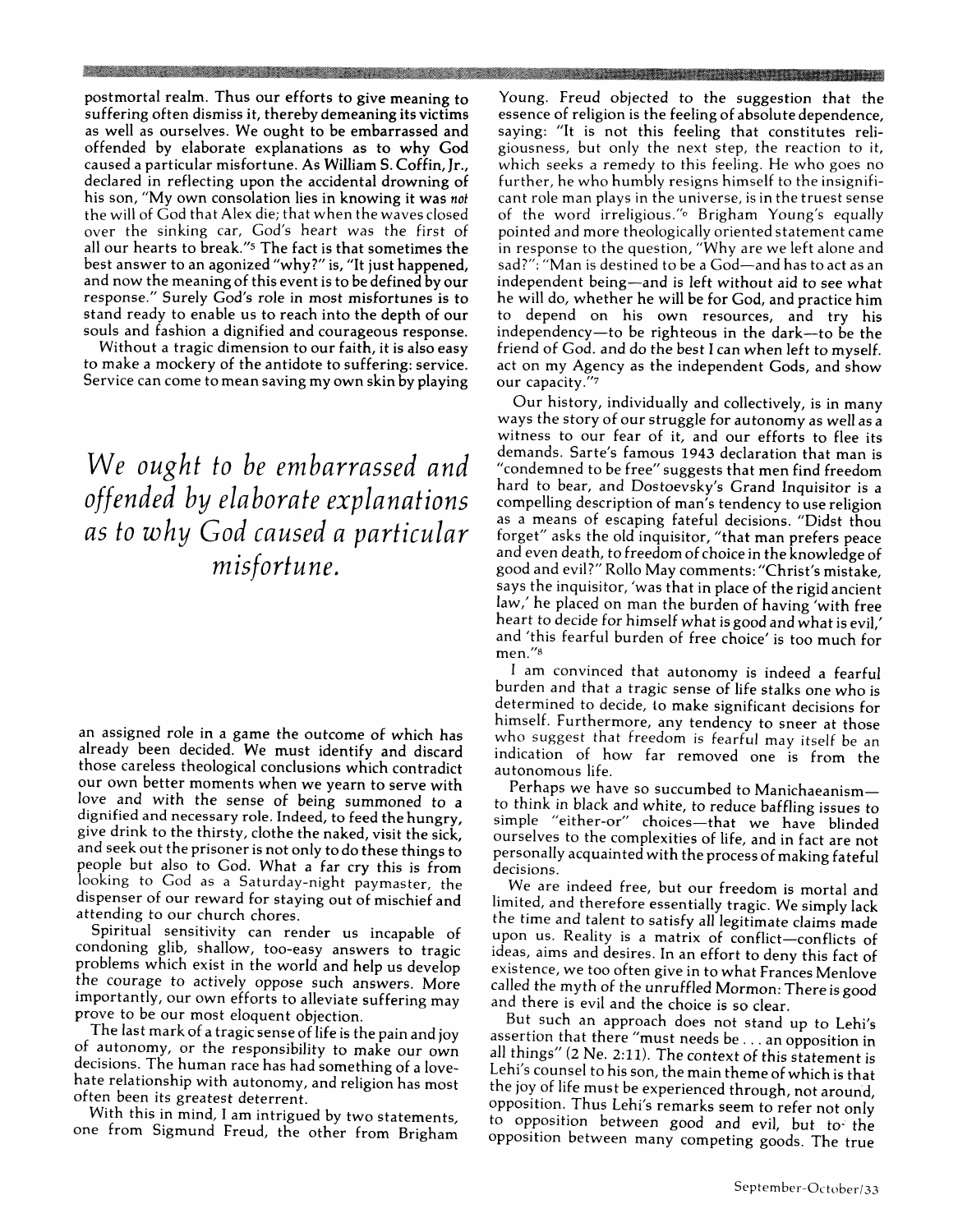harmony or synthesis between complimentary opposites. I understand the joy of which Lehi spoke to be the subjective accompaniment of growth. Reality, characterized in large measure by polar opposites, provides us with a framework of growth by presenting opportunities to achieve a fusion of such opposites, a fusion which becomes more than the sum of its parts. Such a fusion brings expansion to the soul, and hence joy.

Think with me of the example of a fifty-year-old woman who recognized opposites within herself: "I can see clearly," she says, "two separate worlds within myself, spirituality and sensuality. Perhaps because of my cultural heritage, the mere thought of experiencing one dimension hopelessly suffocates the other one." This woman is so beset with conflict that she feels she isn't pure enough for the spiritual world. On the other hand, she at the same time feels that she has missed complete sensual and sexual fulfillment. If this woman were able to achieve a fusion of these dimensions of life, something new and fine could be created, something more complex than either spirituality or sensuality, but including both.

Reality, as I believe Lehi was teaching, dictates that synthesis or growth occurs only after difficult choices are made. The choices are difficult and, to some degree, tragic because they inevitably involve the acceptance of limitations and restrictions. The life of joy of which Lehi spoke cannot be given over to sensuality as a simple either/or choice nor can it be given exclusively to spirituality. You choose your own set of complimentary opposites: work/play, obedience/individuality, gregariousness/solitude. The principle remains the same.

This view of decision-making has definite implications for our simplistic approach to teaching. Do our efforts, for example, to teach chastity sometimes result in feelings of ambivalence toward the sensual, sexual side of our being? We ought to teach rather that the responsibility and sometimes the pain of self-imposed restraints can result in the joy of synthesis. This is the agony and ecstasy of autonomy.

A review of these three aspects of a tragic sense of life (and many others that could be elaborated) makes it obvious that such a world view is not for the child. Paul's suggestion that he once saw as a child, but now as a man, and that he achieved this coming of age through the instrumentality of the gospel now takes on more meaning.9 There is an apparent contradiction between this insight and Christ's urging that we become as children. Perhaps the real intent of Christ's teaching was that we develop the faith and courage to maintain a childlike face-full-to-the-front stance toward life even as we experience its darker realities—realities which are wrought into the structure of what is precious, lovable, beautiful, and holy.

#### Obstacles to a Tragic Sense of Life

By now it should be clear that I do not equate a tragic sense of life with the notion of ultimate failure or pervasive pessimism. Basic to my faith is the hope for ultimate fulfillment. But on the other hand, I fear that an emphasis upon ultimate, other-worldly fulfillment can encourage a Pollyannish passivity toward proximate

adventure of life lies in attempting to achieve a workable problems and needs, a blunting of an appropriate sense of urgency as well as a tendency toward glib, too-easy answers to agonizing problems. Such answers are, I believe, an offense to many who suffer, to the spiritually sensitive and certainly to God. To explain away or repress our awareness of the tragic nature of much of our experience is to dehumanize ourselves and to be involved in the irony of denying ourselves that intense joy which is reserved for those who face reality without the benefit of illusions. I am convinced that a tragic sense of life provides something better than a choice between optimism and pessimism. As A. Powell Davies suggested, "If religion were optimism we should never have heard Jesus agonize in the Garden of Geth; if it were pessimism, Jesus would never have begun his mission!"10

## *It is obvious that man needs God; that God needs man is also true but seldom emphasized.*

Mormonism, like any religion, can be made into an elaborate means of escape, of refusing to tear away the veil and live with pain and difficulty. Man truly faces a choice here because he is a being whose consciousness, within certain limits, is volitional. To me, then, man's basic sin is evasion. Ethical and spiritual awareness do not come freely. They are gained only at the price of inner conflict and anxiety. This anxiety need not entail self-hate. We can despair over a lack of efficacy while preserving a love of self and of the life within us which still awaits release and expression.

Our hope and our quest is to know an inviolate peace but not without the full release of all capacities—what the Savior referred to as the abundant life. This cannot be until we learn with Camus that it is in the midst of winter that we finally discover that there is within us an invincible summer, that crucifixion precedes resurrection.

#### The **Nature of God**

Since understandings of God shape ideals for human existence, it follows that one's sense of life-tragic or otherwise-is significantly influenced by one's interpretation of God's style, his way of being and relating to the world. A tragic sense of life implies a rejection of a number of popular traditions regarding the nature of God. I wish to mention four.<sup>11</sup>

The first is the foundational notion upon which the